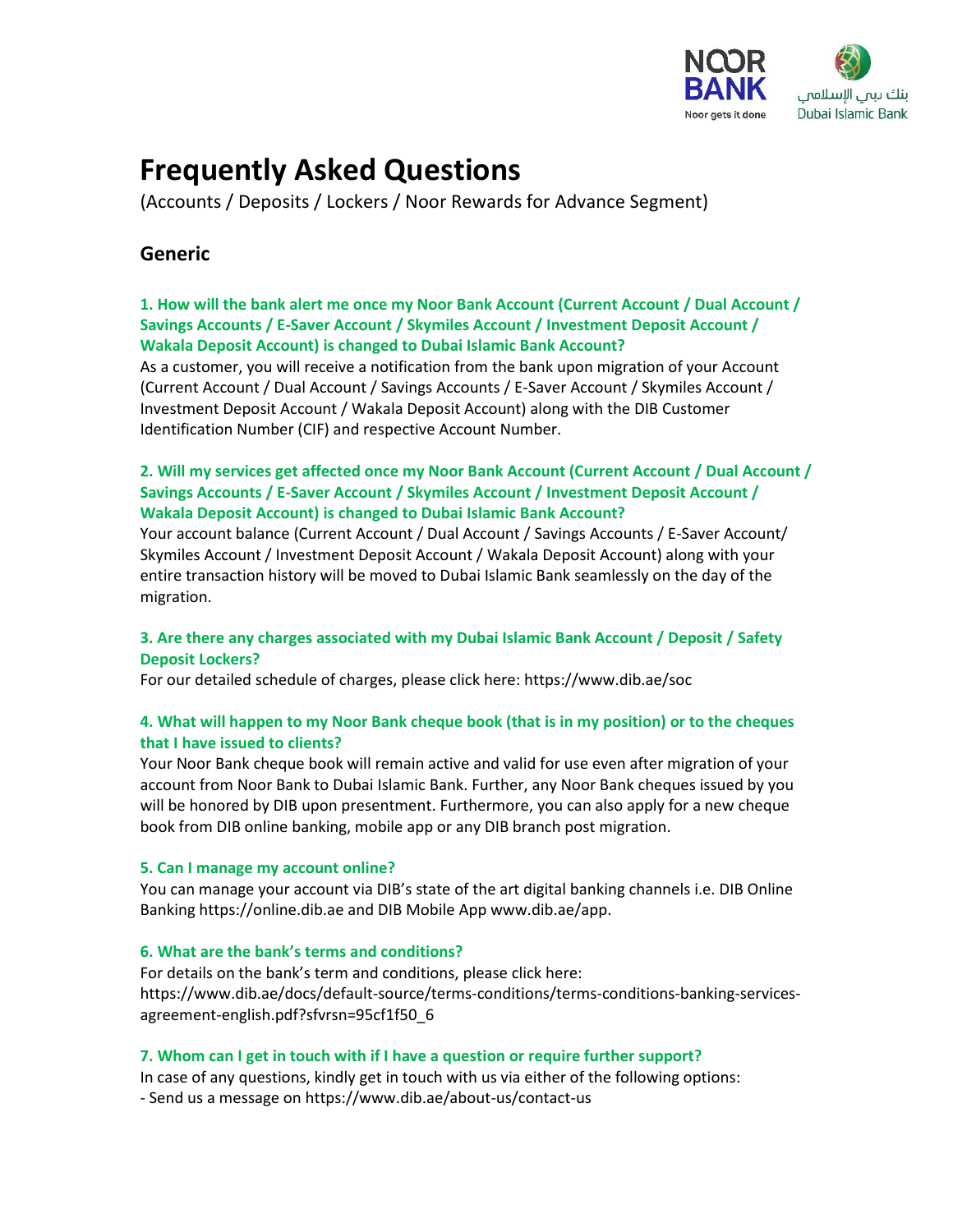

- Contact your Relationship Manager
- Contact Dubai Islamic Bank at 04-6092222

- Visit your nearest Dubai Islamic Bank Branch. Find the locations here:

https://www.dib.ae/global/branch-atm-locator,

# **8. How will I receive my new DIB Debit Card linked to my Current Account / Savings Account / Dual Account / Sky Miles Account?**

DIB will courier your new Debit Card to your address registered with the bank.

# **9. I have submitted Direct Debit Authority (DDA) / Standing Order Instructions (SOI) under my Noor Bank Account. Will I have to make any changes to the existing DDA/ SOI as a result of transfer of my account from Noor Bank to Dubai Islamic Bank?**

Your existing Direct Debit Authority Instructions (DDA) / Standing Order Instructions (SOI) under your Noor Bank Account will be migrated to Dubai Islamic Bank "As-Is". Hence you will not be required to make any changes to your existing DDA / SOI before or after migration of your account from Noor Bank to Dubai Islamic Bank.

# **10. I get my salary and other regular credits to my Noor Bank account from my employer and others. Will the change in my account number (as a result of migration from Noor Bank to Dubai Islamic Bank) have any impact on such incoming credits? Do I need to notify my new Dubai Islamic Bank account number to my employer and others?**

Your salary and other inward credits from your employer and others to your Noor Bank account number will be automatically routed to your new Dubai Islamic Bank account. However, as a good-practice, you are advised to update your new Dubai Islamic Bank account number with your employer and others and ask them to process any and all further credits to your new Dubai Islamic Bank account number.

# **11. Will I be able to receive my salary in my new Dubai Islamic Bank account in any currency other than AED?**

Your salary dominated in AED currency will be processed to your Dubai Islamic Bank account. Non AED dominated salaries will not be processed, please notify your employer to send salary credit instructions to Dubai Islamic Bank in AED currency only

# **12. When my relationship is moved from Noor Bank to Dubai Islamic Bank, will there be any pause / disruption in banking services (including salary transfers / credits) at Noor Bank?**

As we move your relationship from Noor Bank to Dubai Islamic Bank, you may face a brief pause in some of the banking services (including salary transfers / credits) at Noor Bank with effect from 25 October, 2020. You will soon be able to enjoy an enhanced banking experience from Dubai Islamic Bank starting from 1st November, 2020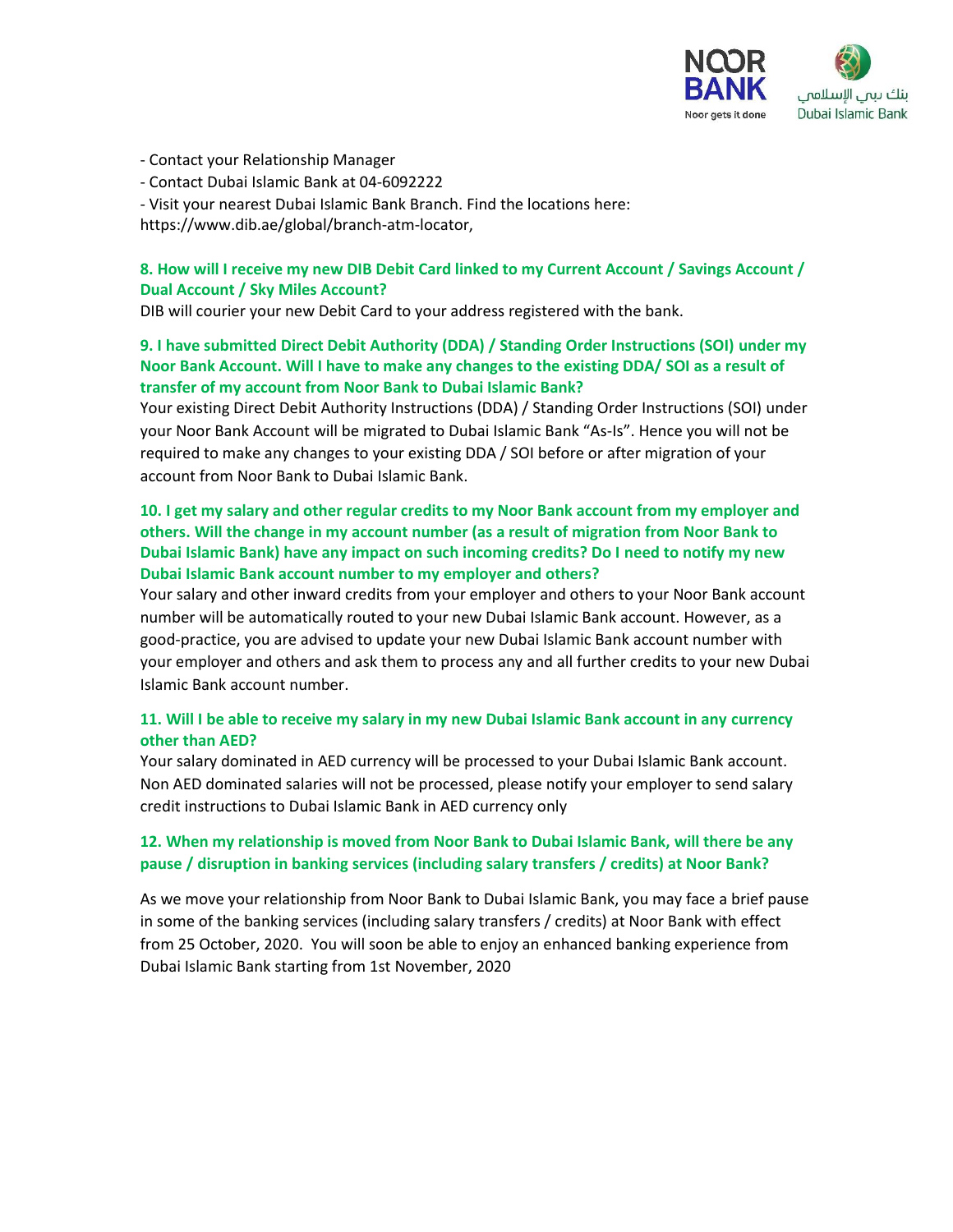

# **Product Specific**

#### **Current Account**

#### **1. Is there going to be any change to my Current Account with Noor Bank?**

If you are holding a *Current Account* in Noor Bank, your account will change to an *Al Islami Current Account* in Dubai Islamic Bank.

# **2. What are the features and benefits associated with my new Dubai Islamic Bank Al Islami Current Account?**

There are several exciting features and benefits associated with your Al Islami Current Account, for details please click here: https://www.dib.ae/personal/Accounts/current-Accounts/al-islamicurrent-Account

#### **Savings Account**

#### **1. Is there going to be any change to my Savings Account with Noor Bank?**

If you are holding a *Savings Account* in Noor Bank, your account will change to an *Al Islami Savings Account* in Dubai Islamic Bank.

# **2. What are the features and benefits associated with my new Dubai Islamic Bank Al Islami Savings Account?**

There are several exciting features and benefits associated with your Al Islami Savings Account, for details please click here: https://www.dib.ae/personal/accounts/saving-accounts/al-islamisavings-account

A snapshot of a few key enhancements that have been done to your account is shared below for your reference:

| <b>Features</b>                                                          | <b>Description</b>             |
|--------------------------------------------------------------------------|--------------------------------|
| Min Average Balance Required to Qualify for Profit                       | AED 1,000                      |
| Deposit Profit Rate Criteria                                             | <b>Flat Rate</b>               |
| <b>Expected Profit Rate</b>                                              | As declared by DIB             |
| Profit Rate Declaration & Payment Frequency                              | Quarterly                      |
| <b>Profit Calculation Method</b>                                         | <b>Average Monthly Balance</b> |
| No. of days in the year considered in the Profit Calculation Methodology | Actual                         |

#### **Dual Account**

#### **1. Is there going to be any change to my Dual Account with Noor Bank?**

If you are holding a *Dual Account* in Noor Bank, you will be migrated to an *Al Islami 2-in-1 Account* in Dubai Islamic Bank.

# **2. What are the features and benefits associated with my new Dubai Islamic Bank Dual Account?**

There are several exciting features and benefits associated with your Al Islami 2-in-1 Account, for details please click here[: https://www.dib.ae/personal/accounts/2-in-1-accounts/al-islami-2](https://www.dib.ae/personal/accounts/2-in-1-accounts/al-islami-2-in-1-account) [in-1-account](https://www.dib.ae/personal/accounts/2-in-1-accounts/al-islami-2-in-1-account)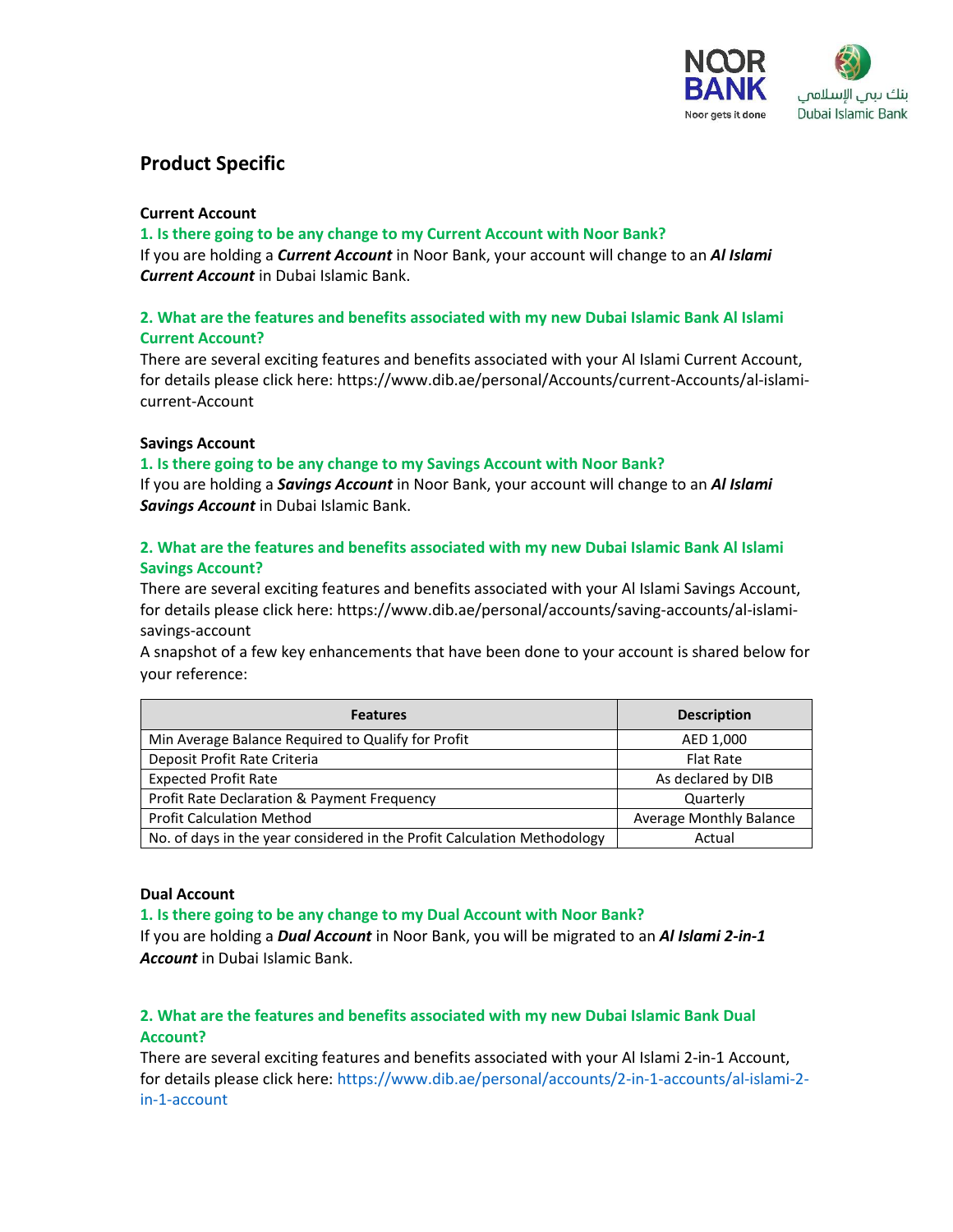

A snapshot of a few key enhancements that have been done to your account is shared below for your reference:

| <b>Features</b>                                                          | <b>Description</b>             |
|--------------------------------------------------------------------------|--------------------------------|
| Min Average Balance Required to Qualify for Profit                       | AED 10,000                     |
| Deposit Profit Rate Criteria                                             | <b>Flat Rate</b>               |
| <b>Expected Profit Rate</b>                                              | As declared by DIB             |
| Profit Rate Declaration & Payment Frequency                              | Quarterly                      |
| <b>Profit Calculation Method</b>                                         | <b>Average Monthly Balance</b> |
| No. of days in the year considered in the Profit Calculation Methodology | Actual                         |

#### **E-Saver Account**

#### **1. Is there going to be any change to my E-saver Account with Noor Bank?**

If you are holding an *E-saver Account* in Noor Bank, you will be migrated to an *Al Islami E-Savings Account* in Dubai Islamic Bank.

# **2. What are the features and benefits associated with my new Dubai Islamic Bank E-saver Account?**

There are several exciting features and benefits associated with your Al Islami E-Savings Account, for details please click here[: https://www.dib.ae/personal/accounts/saving](https://www.dib.ae/personal/accounts/saving-accounts/al-islami-e-savings-account)[accounts/al-islami-e-savings-account](https://www.dib.ae/personal/accounts/saving-accounts/al-islami-e-savings-account)

A snapshot of a few key enhancements that have been done to your account is shared below for your reference:

| <b>Features</b>                                                          | <b>Description</b>      |
|--------------------------------------------------------------------------|-------------------------|
| Min Average Balance Required to Qualify for Profit                       | AED 1,000               |
| Deposit Profit Rate Criteria                                             | <b>Flat Rate</b>        |
| <b>Expected Profit Rate</b>                                              | As declared by DIB      |
| Profit Rate Declaration & Payment Frequency                              | Quarterly               |
| <b>Profit Calculation Method</b>                                         | Average Monthly Balance |
| No. of days in the year considered in the Profit Calculation Methodology | Actual                  |

#### **SkyMiles Account**

**1. Is there going to be any change to my Skymile Account with Noor Bank?** 

If you are holding a *Skymiles Account* in Noor Bank, you will be migrated to an *Al Islami Savings Account* in Dubai Islamic Bank.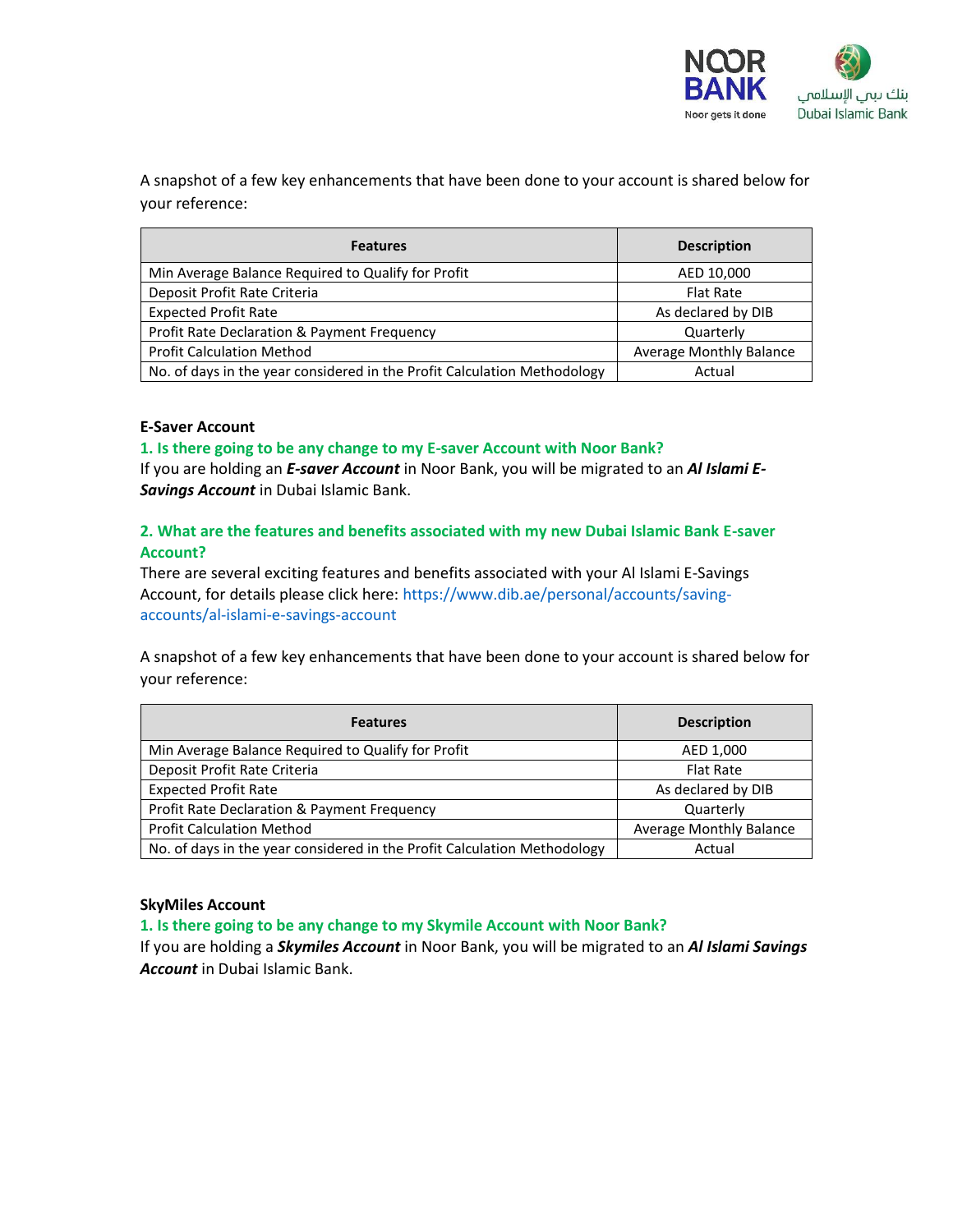

# **2. What are the features and benefits associated with my new Dubai Islamic Bank Savings Account?**

There are several exciting features and benefits associated with your Al Islami Savings Account, for details please click here[: https://www.dib.ae/personal/accounts/saving-accounts/al-islami](https://www.dib.ae/personal/accounts/saving-accounts/al-islami-savings-account)[savings-account](https://www.dib.ae/personal/accounts/saving-accounts/al-islami-savings-account)

A snapshot of a few key enhancements that have been done to your account is shared below for your reference:

| <b>Features</b>                                                          | <b>Description</b>      |
|--------------------------------------------------------------------------|-------------------------|
| Min Average Balance Required to Qualify for Profit                       | AED 1,000               |
| Deposit Profit Rate Criteria                                             | <b>Flat Rate</b>        |
| <b>Expected Profit Rate</b>                                              | As declared by DIB      |
| Profit Rate Declaration & Payment Frequency                              | Quarterly               |
| <b>Profit Calculation Method</b>                                         | Average Monthly Balance |
| No. of days in the year considered in the Profit Calculation Methodology | Actual                  |

#### **Mudaraba Investment Deposit**

**1. Is there going to be any change to my Mudaraba Investment Deposit with Noor Bank?**  If you are holding a *Mudaraba Investment Deposit* in Noor Bank, you will be migrated to an *Al Islami Investment Deposit Account* in Dubai Islamic Bank.

# **2. What are the features and benefits associated with my new Dubai Islamic Bank Investment Deposit Account?**

There are several exciting features and benefits associated with your Al Islami Investment Deposit Account, for details please click here[: https://www.dib.ae/personal/deposits/al-islami](https://www.dib.ae/personal/deposits/al-islami-investment-deposit-account)[investment-deposit-account](https://www.dib.ae/personal/deposits/al-islami-investment-deposit-account)

A snapshot of a few key enhancements that have been done to your account is shared below for your reference:

| <b>Features</b>                                                                    | <b>Description</b>                                                                                                                    |
|------------------------------------------------------------------------------------|---------------------------------------------------------------------------------------------------------------------------------------|
| Tenure                                                                             | Your current tenure in Noor Bank will be mapped<br>to the nearest available tenure in Dubai Islamic<br>Bank (1, 3, 6, 9 or 12 months) |
| Profit Rate Declaration & Payment Frequency                                        | Quarterly*                                                                                                                            |
| No. of days in the year considered in the Profit<br><b>Calculation Methodology</b> | Actual                                                                                                                                |
| Profit on Broken Deposit                                                           | Calculated based on the actual period the                                                                                             |
|                                                                                    | deposit(s) remained in the joint investment pool at<br>the applicable Savings Account profit rate                                     |

\*Post migration of your deposit to Dubai Islamic Bank, your deposit profit payment frequency will change to quarterly. So previously in Noor Bank, if your deposit profit payment frequency was 'advance', 'monthly', 'quarterly', 'annually' or 'at maturity', the same will change to 'quarterly'.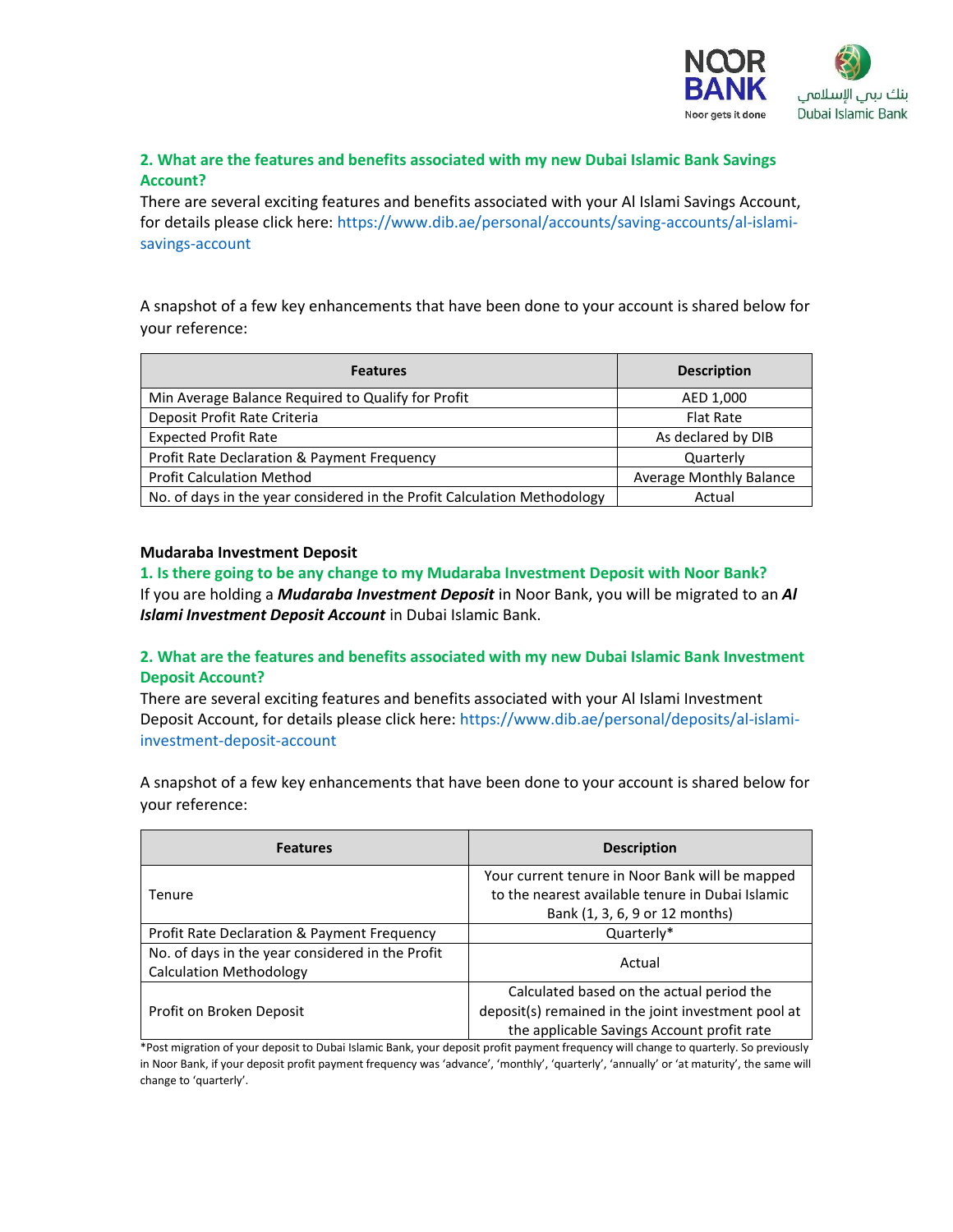

#### **Wakala Deposit**

1. Is there going to be any change to my Wakala Investment Deposit with Noor Bank? If you are holding a *Wakala Investment Deposit* in Noor Bank, you will be migrated to a *Wakala Deposit* in Dubai Islamic Bank.

# **2. What are the features and benefits associated with my new Dubai Islamic Bank Wakala Deposit Account?**

There are several exciting features and benefits associated with your Wakala Deposit, for details please click here: [https://www.dib.ae/personal/deposits?deposit=all-wakala-deposit.](https://www.dib.ae/personal/deposits?deposit=all-wakala-deposit)

A snapshot of a few key enhancements that have been done to your account is shared below for your reference:

| <b>Features</b>                                  | <b>Description</b>                                |  |
|--------------------------------------------------|---------------------------------------------------|--|
| <b>Tenure</b>                                    | Your current tenure in Noor Bank will be mapped   |  |
|                                                  | to the nearest available tenure in Dubai Islamic  |  |
|                                                  | Bank (1, 6, 9 or 12 months)                       |  |
| <b>Profit Payment Frequency</b>                  | Advance (paid on 15th day), Monthly, At Maturity* |  |
| No. of days in the year considered in the Profit |                                                   |  |
| <b>Calculation Methodology</b>                   | Actual                                            |  |
| Profit on Broken Deposit                         | 25% of the applicable profit paid                 |  |

\*Post migration of your deposit to Dubai Islamic Bank, your deposit profit payment frequency will change to either 'advance (paid on 15th day)', 'monthly' or 'at maturity'. So the old payment frequency in Noor Bank will be mapped to the closest payment frequency in Dubai Islamic Bank.

#### **Noor Rewards for 'Advantage' Segment**

#### **1. Will I continue to earn reward points for being an "Advantage" customer in Noor Bank?**

In line with the integration of the two banks, the Noor Rewards proposition for the 'Advantage' Segment will be discontinued upon migration of relationship to DIB

#### **2. What will happen to my balance / unredeemed Noor Reward points?**

Your balance / unredeemed Noor Reward points will be migrated to Dubai Islamic Bank on the migration date as Wala'a rewards (equivalent AED value) and posted to your Wala'a account.

#### **3. What are Wala'a reward points?**

For details on Wala'a Rewards, please click here: [https://www.dib.ae/personal/other](https://www.dib.ae/personal/other-services/walaa-rewards)[services/walaa-rewards](https://www.dib.ae/personal/other-services/walaa-rewards)